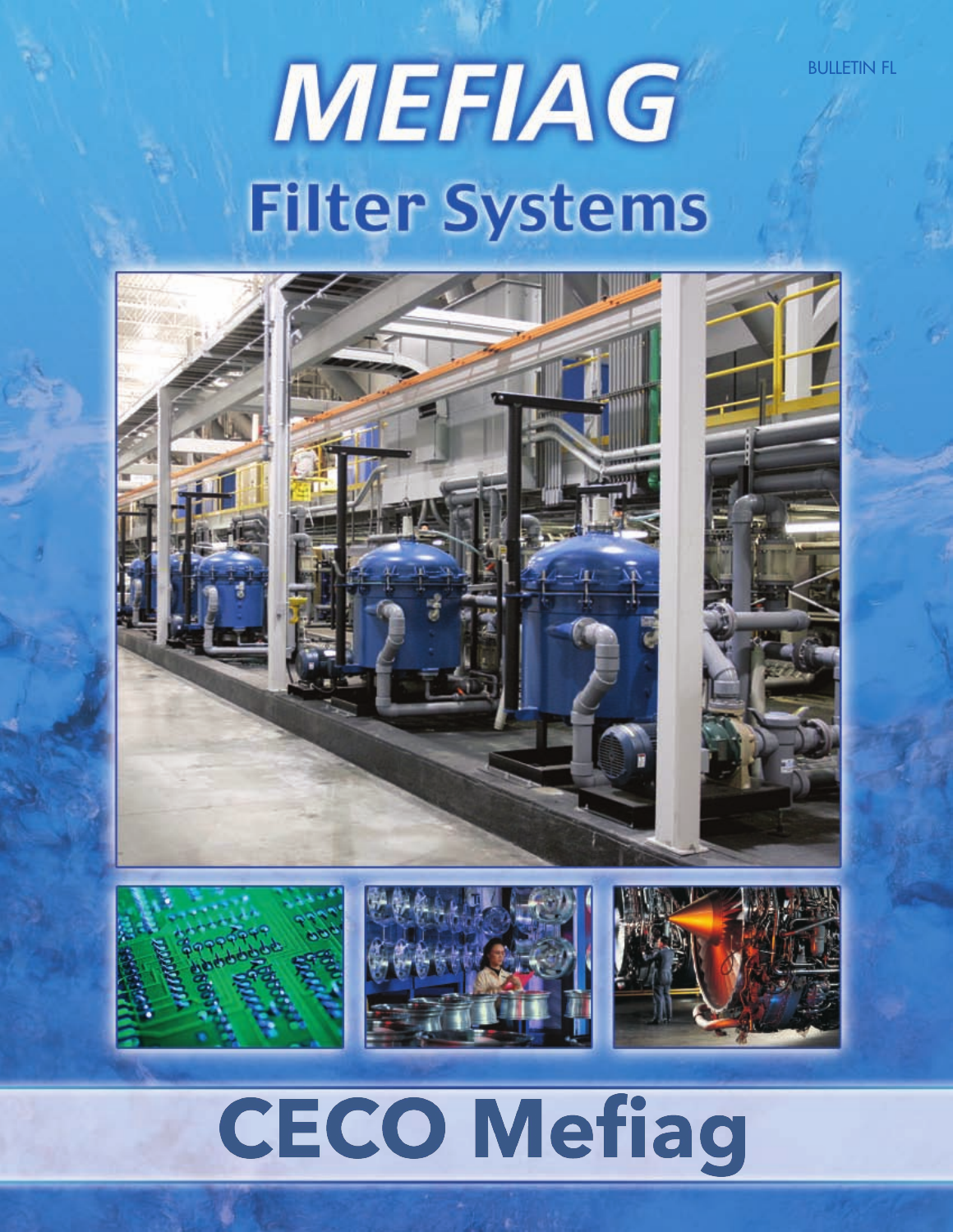# **MEFIAG**

# **Filter Systems**

**MEFIAG is the world leader in the design and manufacture of filter systems utilizing horizontal disc, cartridge and bag technology for superior performance. These high efficiency, high flow systems are used in the toughest, most corrosive applications in the plating and metal finishing industry. Mefiag's reputation has been built over more than 40 years of service to our customers.**

# The "Next Generation"

#### Single Chamber Flow Rates to 30,000 GPH

- **✓** Maximum surface area for more efficient filtration
- Large sludge holding capacity
- **✓** Corrosion resistant construction for use in most severe applications
- **✓** FRP pump with choice of mechanical seals
- **✓** CPVC plumbing
- Polypropylene discs
- Powder coated steel frame
- Polypropylene discs
- **✓** Powder coated steel frame
- **✓** Mechanical lifting of filter stack
- **✓** NEMA 4X water tight, corrosion resistant starter
- **✓** Temperatures to 190°F (90° C)



- **✓** Horizontal disc filter systems
- **✓** Carbon treatment systems
- **Filter** media
- **Oil absorbing filters**
- **✓** Cartridge and bag filter systems

### Applications & Markets

- **✓** Nickel plating
- **✓** Zinc plating
- **✓** Tin plating
- **✓** Copper plating
- **Brass plating**
- **✓** Chrome plating
- **✓** Precious metal
- **✓** Rinsing solutions
- **✓** Anodizing solutions
- **✓** Cleaning solutions
	- **✓** Wastewater

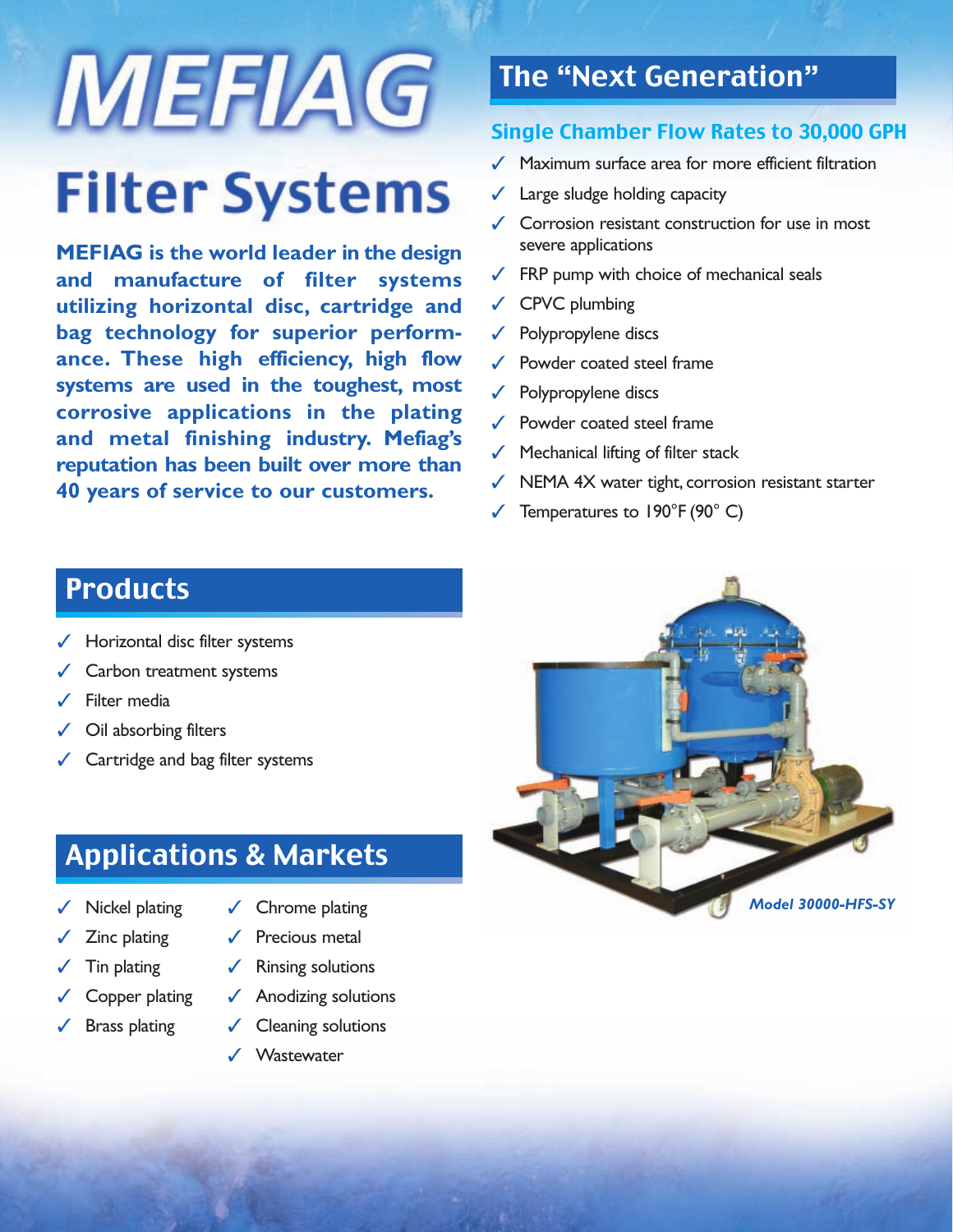## Horizontal Disc Filters

#### LS/HF Series Rubber Lined Filters with Flow Rates to 30,000 GPH

#### PP Series All Polypropylene Filters with Flow Rates to 7,000 GPH

- **✓** Low disposal cost
- **✓** Large sludge holding capacity
- **✓** Corrosion resistant construction for use in most severe applications
- **✓** Available with slurry tank for easy pre-coating



*Model 18000-HFD-SY*



# Cartridge, Bag and Carbon Filter Chambers

#### Cartridge and Bag Filters

- **✓** Three chamber sizes available providing up to 5 square feet of high volume filtration area
- **✓** Up to 7,500 GPH  $(1,703 \text{ m}^3/\text{hr})$
- **✓** Chamber pressure to 50 psi (345 kPa)
- **✓** CPVC construction standard
- **✓** Stainless Steel and PVDF construction available in certain sizes

*Model DPMSP-24 with mag-drive self-priming pump*

#### Carbon Treatment/Filtration Systems

- **✓** Filtration to 6,300 GPH (1,431 m3 /hr)
- **✓** Carbon treatment to 3,750 GPH (852 m<sup>3</sup>/hr)
- **✓** Removes solid particles and organic impurities
- **✓** Single, compact, portable slimline unit does it automatically
- **✓** No separate treatment tanks required